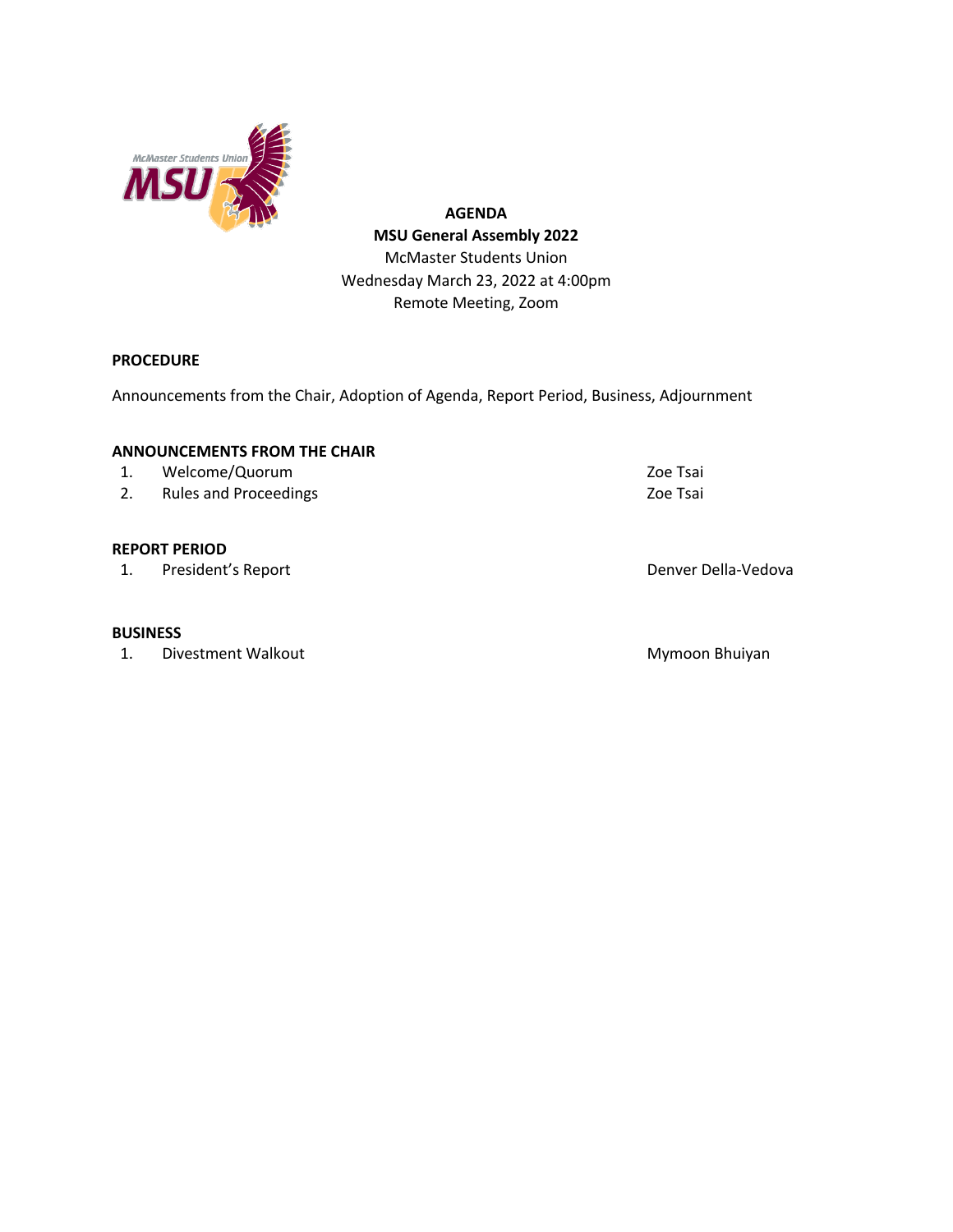# **MOTIONS**

1. **Moved** by Mymoon Bhuiyan, **seconded** by \_\_\_\_\_\_\_ that the McMaster Students Union endorse the divestment walkout by releasing a formal letter of support indicating their commitment to divestment, formally publishing said letter, and by encouraging students to take part in the walkout occurring on March 25<sup>th,</sup> 2022 from 12:00pm to 4:00pm.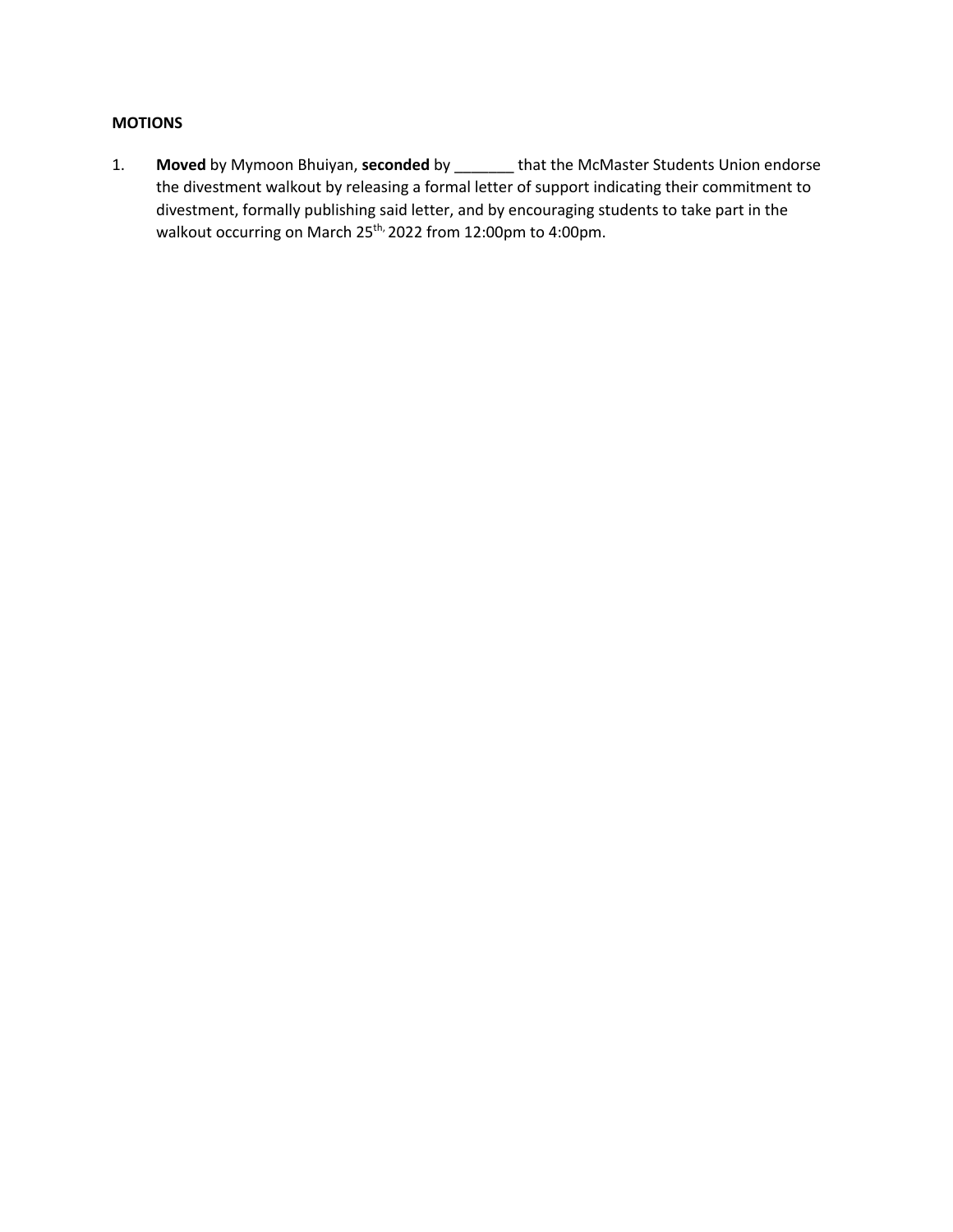

**McMaster Students Union General Assembly March 23, 2022 at 4:00pm Remote Meeting, Zoom**

**This meeting was done remotely through Zoom, due to the unusual circumstance laid out by the response to COVID-19.**

**This was a non-quorate meeting of the General Assembly. Any motions made are non-binding on the organization.**

**Chair: Zoe Tsai, MSU Speaker Recording Secretary: D. Stajcer, Corporate Secretary**

**Called to Order at 4:07pm**

**Members Present: 7**

## **TERRITORY RECOGNITION**

■ The General Assembly would like to recognize today that we are situated on traditional Haudenosaunee and Anishinaabe territories through the 'Dish with One Spoon Wampum Treaty'.

## **ANNOUNCEMENTS FROM THE CHAIR**

■ The Chair welcomed everyone to the General Assembly. They noted that 12 members were registered to attend the event and that approximately 7 or 8 were present. They informed that quorum for a General Assembly was 3% of the MSU population, equivalent to just over 800 members. The Chair explained that because the meeting did not meet quorum, any motions passed would not be binding and would be added to the next SRA meeting agenda for further discussion. They reminded everyone to be respectful, to mute their microphones when not speaking, and to turn on their video if comfortable for the sake of the livestream. They explained how the meeting would run procedurally, which included a brief explanation of a motion and how to vote on motions.

## **ADOPTION OF THE AGENDA**

**Moved** by Denver Della-Vedova, **seconded** by Mymoon Bhuiyan that the McMaster Students Union adopt the General Assembly Agenda, as presented.

- Denver Della-Vedova said although quorum was not met, there was still content to cover and wanted to proceed.
- **Mymoon Bhuiyan noted the topic of discussion was important and hoped that with it being live**streamed in the McMaster University Student Centre, more people would be aware of the topic.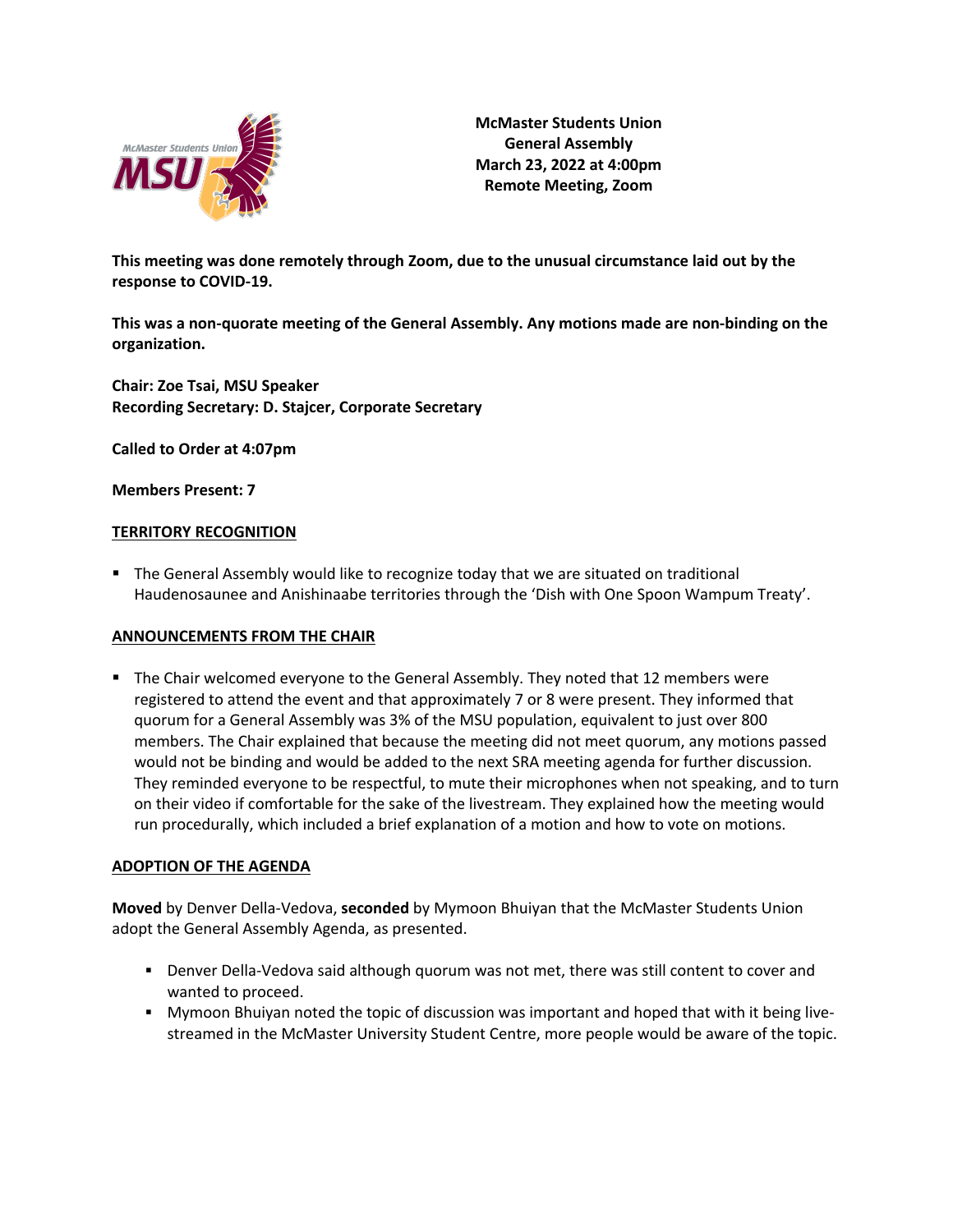#### **Vote on Motion**

# **Favour: 7 Opposed: 0 Abstained: 0 Motion Passes**

#### **REPORT PERIOD**

#### **1. President's Report – Denver Della-Vedova presented**

■ Della-Vedova went over their presentation.

#### **BUSINESS**

## **1. Divestment Walkout**

**Moved** by Mymoon Bhuiyan, **seconded** by Aisha Baig that the McMaster Students Union endorse the divestment walkout by releasing a formal letter of support indicating their commitment to divestment, formally publishing said letter, and by encouraging students to take part in the walkout occurring on March 25th, 2022 from 12:00pm to 4:00pm.

- § Mymoon Bhuiyan advised they were leading the Climate Strike McMaster and would ensure it would be done safely and with the University's knowledge. They noted attendees would be gathering in front of University Hall at McMaster for speeches and that there were nearly 600- 700 people projected to attend. They explained that divestment meant that McMaster University invests in various stocks and bonds and have invested into companies that extract fossil fuels. They noted that the ask was for McMaster to formally commit to divest all those holdings and reinvest into green renewable energy sources. They highlighted that almost every major Faculty Association has endorsed the walkout. They encouraged everyone to support the motion and to attend the strike.
- Aisha Baig said that Mymoon Bhuiyan outlined everything well in their presentation. Aisha noted that in 2021 there was a request for the Board of Governors to put in a plan for divestment, yet students had not yet been updated on that plan. They felt it important that students be informed as it was their tuition going towards it.

#### **Vote on Motion**

# **Favour: 7 Opposed: 0 Abstained: 0 Motion Passes**

## **ADJOURNMENT**

**Moved** by Denver Della-Vedova, **seconded** Mymoon Bhuiyan that the MSU General Assembly adjourn.

#### **Vote on Motion**

**Favour: 7 Opposed: 0 Abstained: 0 Motion Passes**